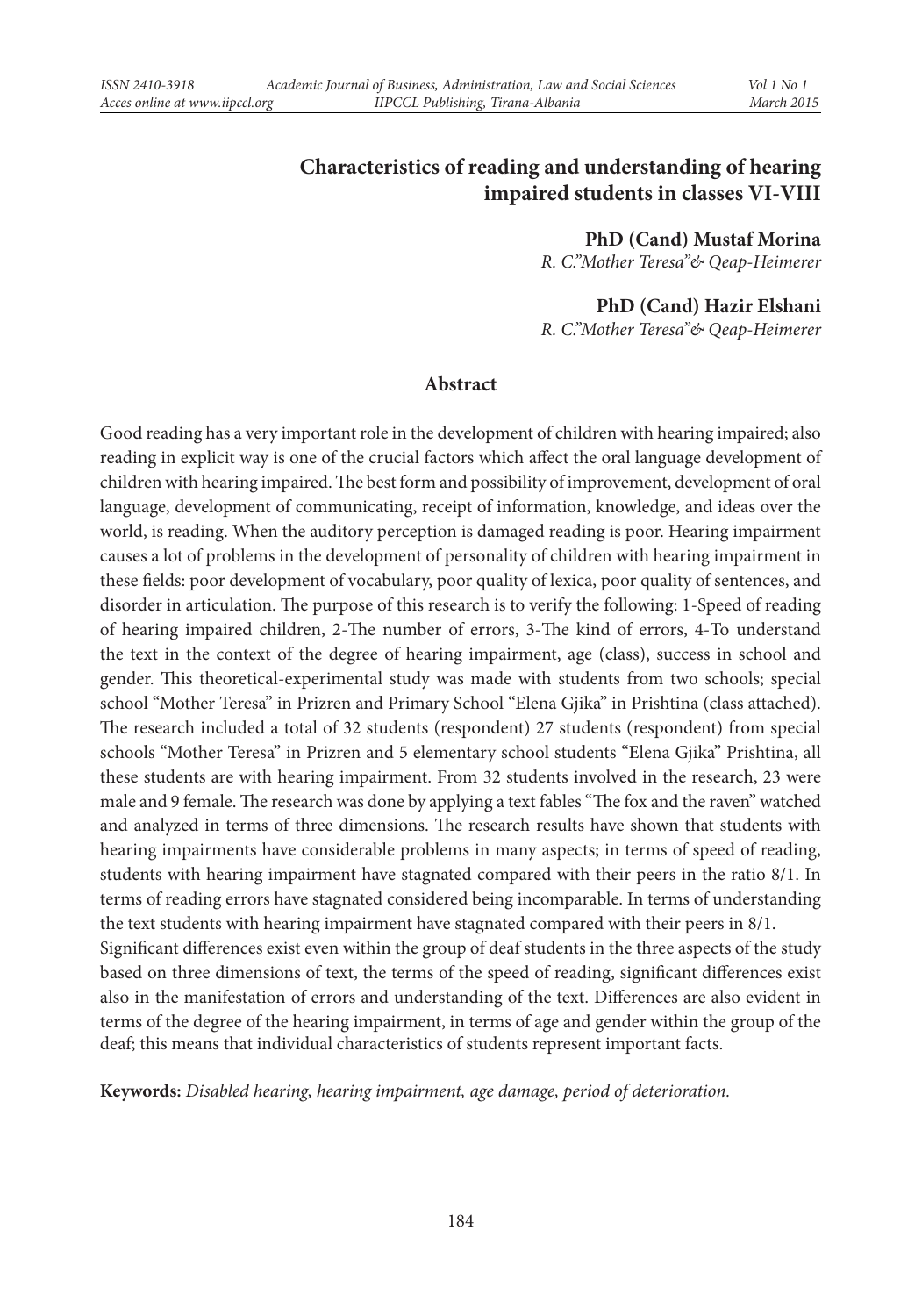# **Introduction**

Reading is one of most important forms of learning, and communicating in contemporary world. Meanwhile for the children with hearing impairment, reading is even more important because through reading, students with hearing impairment receive basic (fundamental) knowledge about the world, society, science, culture. Through reading unvoiced children come with the best possible way in contact with the world. Reading for children with hearing impairment constitutes a crucial issue, in the aspect of development of understanding language concepts skills, and development of ability of speech. Reading process, characteristics, forms, coding and decoding of letters, sounds, syllables, words, sentences and periods are only some of the difficulties that every child with hearing impairment is faced during learning and reading process. According to Woodworth (1950, 29), "Good reading is conditioned from good hearing than from good sighting". Visual aspect show low positive correlation of essence of reading, acoustic element in reading process is more significant in rhythm, accent, melody and articulation.

### **Reading, definition and elements**

Reading in the simplest sense of the word means recognition of characters in printed and written form, correct pronunciation of letters, understanding the coherence of letters, syllables, words, sentence and periods, understanding and articulating (linguistic meaning).

Reading is also awareness of the meaning of the relation of any symbol or entire system of linguistic symbols as well as understanding of meaning, message (psychological meaning). Reading as a process entails textual understanding and in this way creates the meaning of letters, signs, symbols, rhythm, melodies, syllables, intonations, words and sentences (pedagogical meaning). According to (Goodman & Niles, 1971, 11), "Reading is a psycholinguistic process that greatly influences the interaction between language comprehension and expression". Reading is a dynamic psycho-linguistic process through which the reader takes the message from the characters written in graphical form." (Goodman, 1971, 12). The reading process for hearing impairment students is a more complicated process that requires a different approach, dedication and intense activity in feedback.

Visual perception of characters (grapheme), auditory perception of characters (phoneme), emphasizing letters (articulation) are only some of the challenges, problems that a student with hearing impairment is faced with. Naturally reading process is a very complex process, while for student with hearing impairment, reading is not only difficult because of the impossibility of communication with the social environment, but also because of unformed cognitive and linguistic base. The Basic elements that affect in the reading process are: Visual analyzer (form, size, clarity, depth, colour, similarity of letter, symbol), Auditory analyzer (emphasis, intonation, melody, auditory colour of letter, phenomena, syllables, words and sentences, development of understanding and phonemic and phonological awareness), Speech and language (phoneme and grapheme).

Developing articulation in students with hearing impairment mostly depends on the techniques of visual perception (using mirror, hand under chin, lip reading etc) than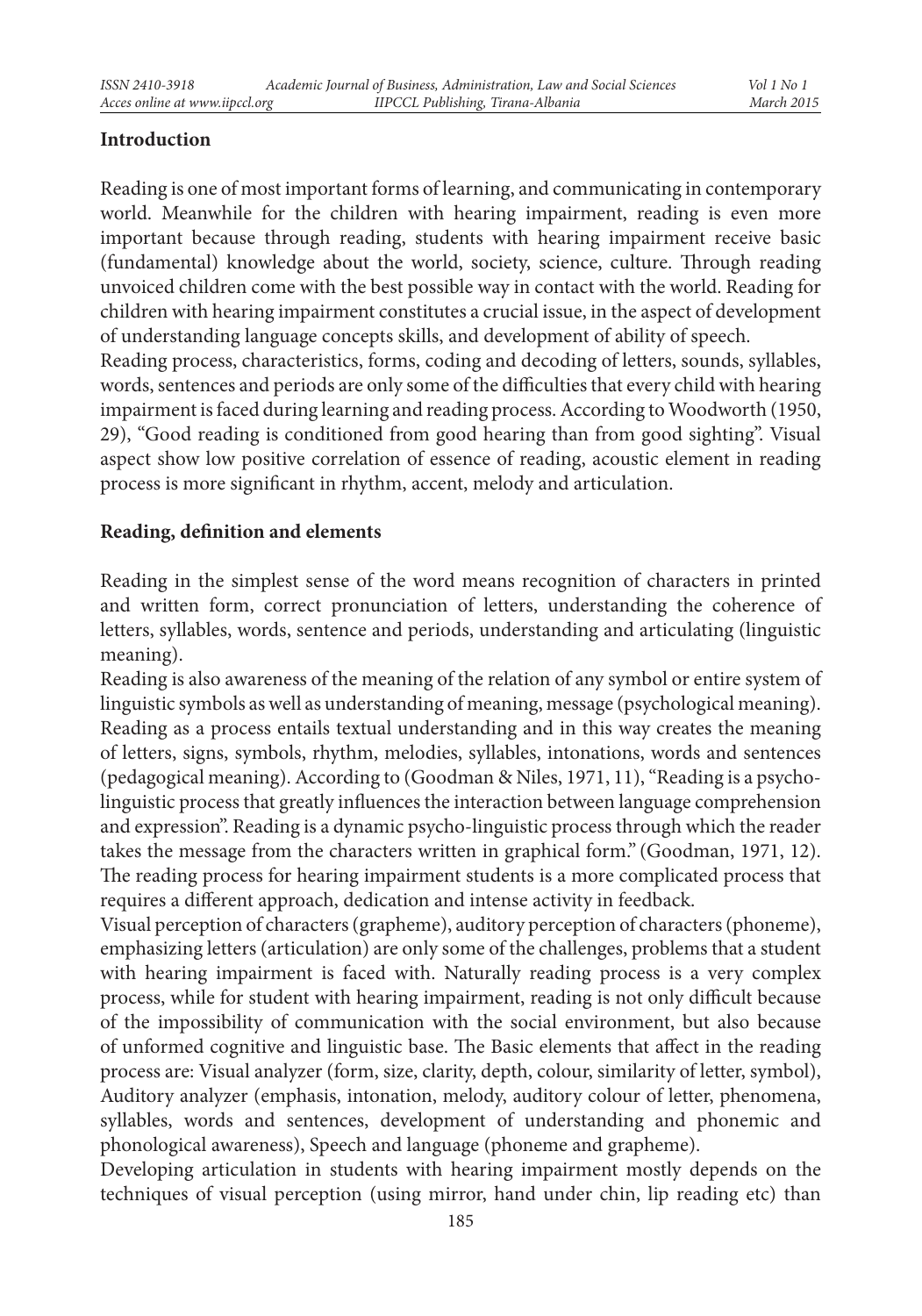cognitive or auditory technique, because those bases are not developed, especially psycho-linguistic basis is low developed. Therefore we can fairly conclude that reading is an integration process between visual perceptions of letters, speaking organs (auditory perception, under the auditory analyzer control).

#### **Reading of students with hearing impairment**

The ways of linguistic developments and reading of children with hearing impairment are different from the ways of development of reading of children with normal development. Development of reading and language of children with hearing impairment is specific, transversal (indirect) from the normal and natural development. Irregular development in the childhood phase makes impossible the creation of linguistic base for children with hearing impairment. As a result of hearing damage this category of children has a deficit in the development of cognitive abilities, linguistic, learning and reading. From a very large number of researches who have contributed with the researches of reading of children with hearing impairment, we will highlight, (Pinter & Patterson, 1916, 21), in researching with children with hearing impairment of age 14 to 16 years old. They reached to the conclusion that children of this category reached results at the same level as a normal 7 years old child in normal school.

National rate of reading speed of children with hearing impairment in USA was given by (Wrightston, Arnow & Moskowitz, 1963, 46). They tested 5307 students with hearing impairment of age 10 to 16 years, and came to the result, that children with hearing impairment need up to 5 years to improve, to upgrade reading according to their peers with normal development. This means that the difference between children with normal development and children with hearing impairment is 5/1.

One more explicit research was made by (Di Francesca, 1972, 51), with 17000 students of age 6 to 21 years old, with a chosen subtext (Stanford Achievement Test). She came to the conclusion, that children with hearing impairment for one academic year have managed to internalize 20% compared to their peers with normal hearing. In some researches done by the Sector for Demographic Studies (Trybus & Karchmer, 1977, 73), it was concluded that the equivalent success of reading for persons with hearing impairment reaches the level of a student of IV and V grade (class) of regular elementary school.

In a research done from (Brimerit, 1972, 23), who underwent a research with 467 students of England and Wales of age 15 – 16 years old, which was quoted by (Konrad, 1979, 33), ascertained that students with hearing impairment of age 15-16 old had reading capabilities of a 9 year old student of normal schools. But better results have shown researches done in Denmark, Sweden and New Zealand. Equivalence was that 16 year old children with hearing impairment have reading capabilities of 10 years old normal children.

 According to (Mykelbust, 1960, 31), children with hearing impairment have stagnated compared with their peers, the difference is evident in the statistical records for all age groups and both sexes. The degree of stagnation according to (Mykelbust, 1960, 20), increases from year to year, whereas to their peers with hearing capabilities there is an opposite tendency. Students with hearing impairment at the age of 9 year old have reached the standard scale 3.21, whereas their peers without hearing impairment have reached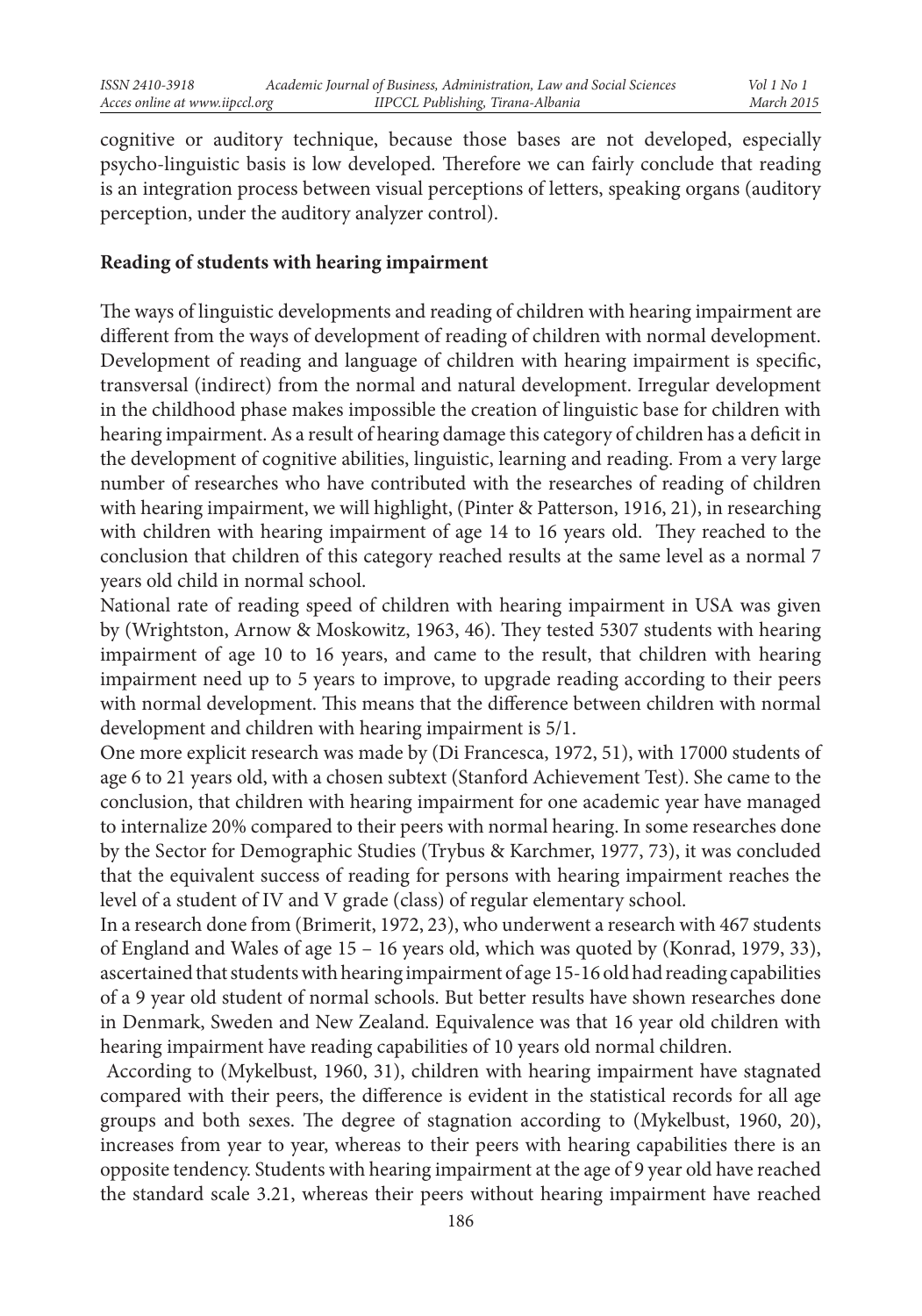21.37. Students at the age of 15 with hearing impairment have reached the average 11.32, whereas their peers without hearing impairment have reached 63.30. The overall improvement for deaf students was 8.11 meanwhile for students who can hear 41.93. Based in researches that we refer we can conclude that students with hearing impairment have a very slow progress in the reading process.

The basic aim of this research is to define the ratio between reading, speed of reading, errors in reading and understanding of reading of students with hearing impairment.

### **3. Scientific Finding**

## **3.1. Speed of reading**

Essential stagnation of children with hearing impairment, comes as a result of hearing damage, then traditional education system, fragmentary curriculum (unmodified according to the needs and acceptance opportunities), inadequate methods, old strategies, the absence of visual aids, the absence of technical auxiliary tools and many other factors. The structure of hearing damage of 32 students (Respondents) gave these results: With total hearing damage 15.62% (or 5 students), with serious hearing damage 31.25% (or 10 students), with medium hearing damage 25% (or 8 students) while with slight hearing damage 28.12 % (or 9 students).

## **The speed of reading in seconds**



**Graph 1. Arithmetic Presentation for speed of reading by classes**

Students who participated in the research about reading speed, on reading tests have given these results in reading speed. Students of VI grade, 103 words in the first test they read in an average of 199.05 seconds, meanwhile in the second test 6 months later, they read 103 words with an average of 191.58 seconds. The difference in advancement in reading from the first test to the second one is of an average of 7.92 seconds. Students of VII grade read in the first test 103 words with an average time of 176.65 seconds, meanwhile in the second one they read 103 words and spent 171.79 seconds. The difference in the advancement of reading from the first test to the second one is of an average of 4.86 seconds. Students of VIII grade in first test read 103 words with an average of 141.15 seconds; meanwhile in the second one they read 103 words for 135.48 seconds. The difference in advancement in reading speed from the first test to the second one is of an average of 5.67 seconds.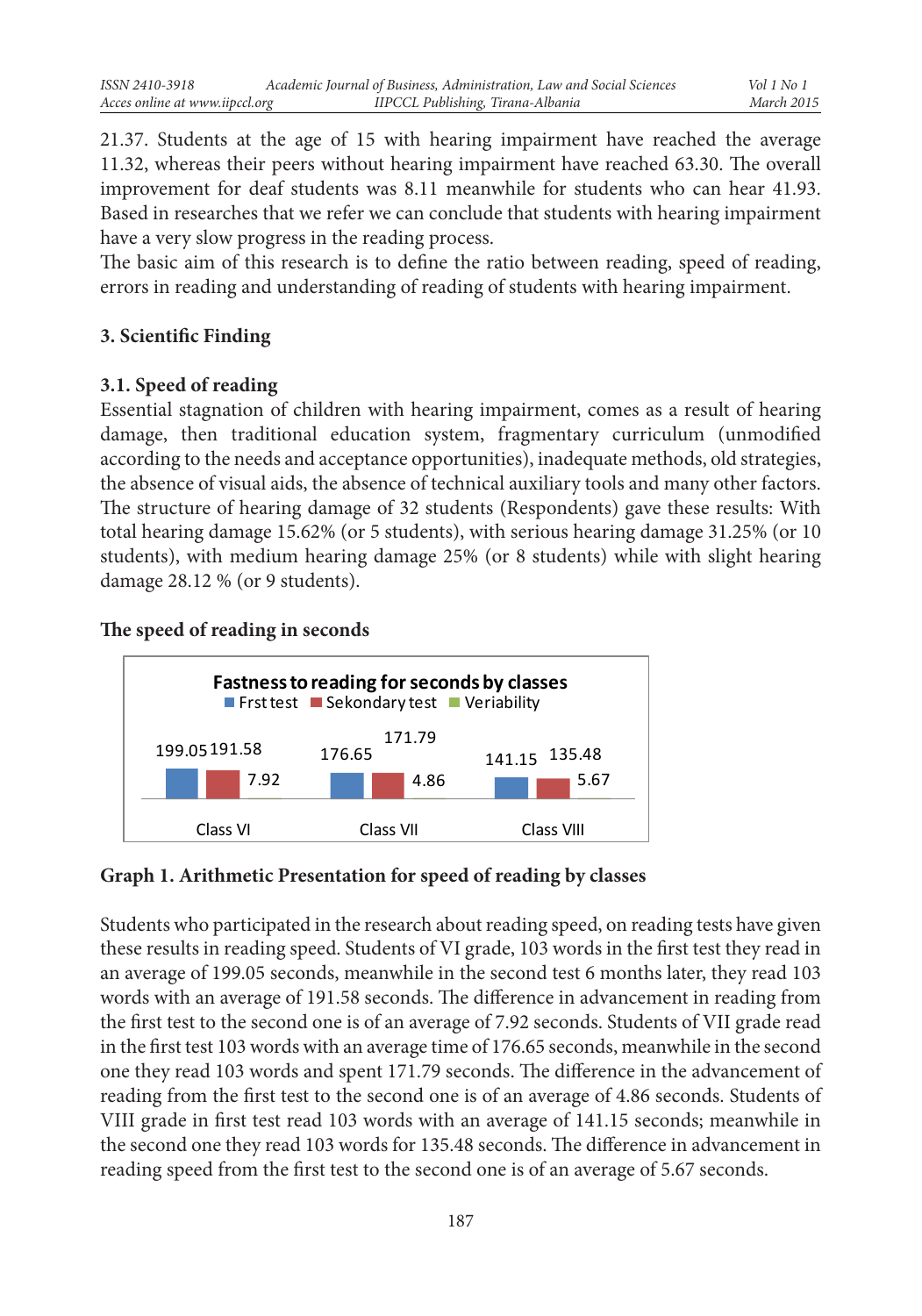### **The speed of reading in seconds**



**Graph. No. 2 reading speed for a word-by classes** 

The average of reading one word for the students of VI grade in the first test is 1.71 seconds; meanwhile in the second test is 1.66 seconds. Students of VII grade read one word in the first test read for 1.37 seconds, meanwhile in the second one, they read one word in 1.31 seconds. Students of VIII grade in the first test read one word for an average of 1.20 seconds, meanwhile in the second one they read one word for 1.18 seconds. The best individual result was 103 words for 60.91 seconds.



## **Graph 3. Graphical Presentation of reading speed arithmetic space under disability in hearing**

In the graphic No. 3 we ascertain that hearing damage is one of main causes of slowly progress in reading, respectively on the speed of reading. We have split the respondents in 4 groups, based on the level of disability of hearing. In the first group there are students with a total disability of hearing over 120 dB. In this group there are 5 students. The speed of reading in this category is at an average as follows: In the first test 103 words this group read in 289.44 seconds, meanwhile in the second one 103 words were read at 238.31 seconds. Progress in the second test is of 51.15 second. In the second group there are students with hearing damage from 71 to 91 dB. In this group 10 students were tested, with the results of 217.77 seconds for 103 words, meanwhile in the second one 103 words were read in 217.33 seconds in average. In the third group there were children with medium hearing impairment up to 56-70 dB, in this group 8 students were tested. The speed of reading of this group in the first test was of an average of 175.83 seconds for 103 words, meanwhile in the second one after six months, 103 words were read in 175.68 seconds. In the fourth group with 9 students there were students with a slight hearing damage between 41-55 dB. The speed of reading in the first test was 103 words for 118.25 seconds, meanwhile in the second one 103 words were read for 118.11 seconds.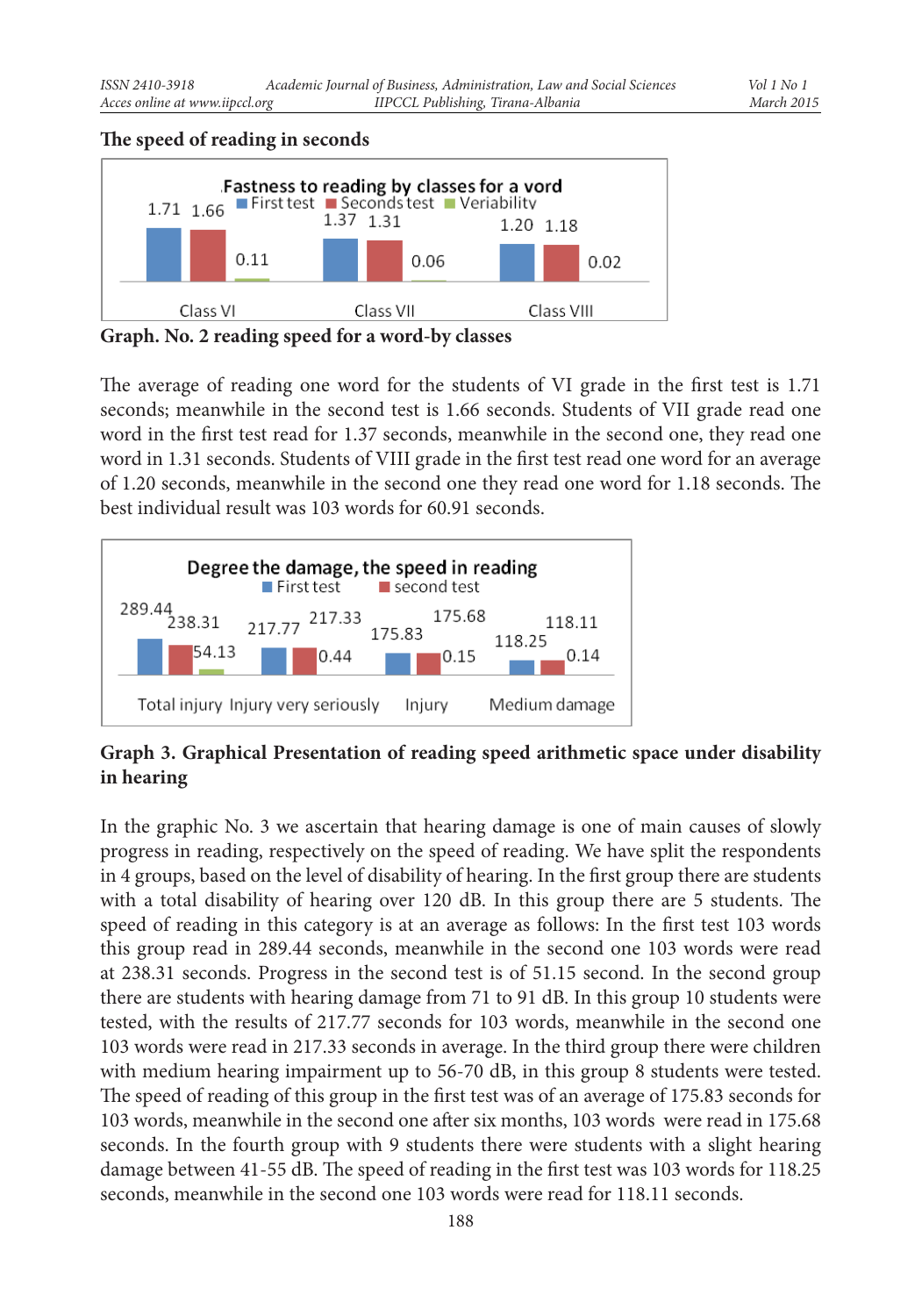#### **The speed of reading in seconds**



**Graph No. 4 Success of students in school and reading speed**

In Graph No. 4 is presented the success of students in the language subject, and speed of reading based in success at school. Students were separated in 4 groups. In the first group there were students with excellent success (six students), in the second group there were students with very good success (seven students), in the third group there were students with good success (ten students) and in the fourth group there were students with sufficient success (nine students). Students with an excellent success in the first test read 103 words with an average of 110.25 seconds; meanwhile in the second test 103 words were read with an average of 107.11 seconds. Students of the second group read 103 words and an average of 170.83 seconds; meanwhile in the second one they read 103 word with an average of 168.30 seconds. Students of the third group read 103 words in 207.35 seconds in the first test; meanwhile in the second one they read 103 words with an average of 205.10 seconds. Students of the fourth group read 103 words in the first test for 280.10 seconds; meanwhile in the second one they read 103 words for 275.80 seconds. The differences in the speed of reading from the first test to the second one, held six months later is as follows: excellent students have progressed in the speed of reading from the first test to the second one by 6.86 seconds. Whereas students with sufficient success have progressed in the speed of reading from the first one with 4.03 seconds. The average reading rate of students with good hearing is 3-4 words per second. Whereas excellent students with hearing impairment read one word for 1.038 seconds, meanwhile students with sufficient success read one word for 2.67 seconds. This shows the stagnation between students with hearing impairment compared to students with good hearing. Students with hearing impairment with excellent success in school have stagnated in reading compared to the students with good hearing by 5.52 seconds per word; meanwhile students with hearing impairment with sufficient success at school have stagnated in reading compared to the students with good hearing by 10.68 seconds per word.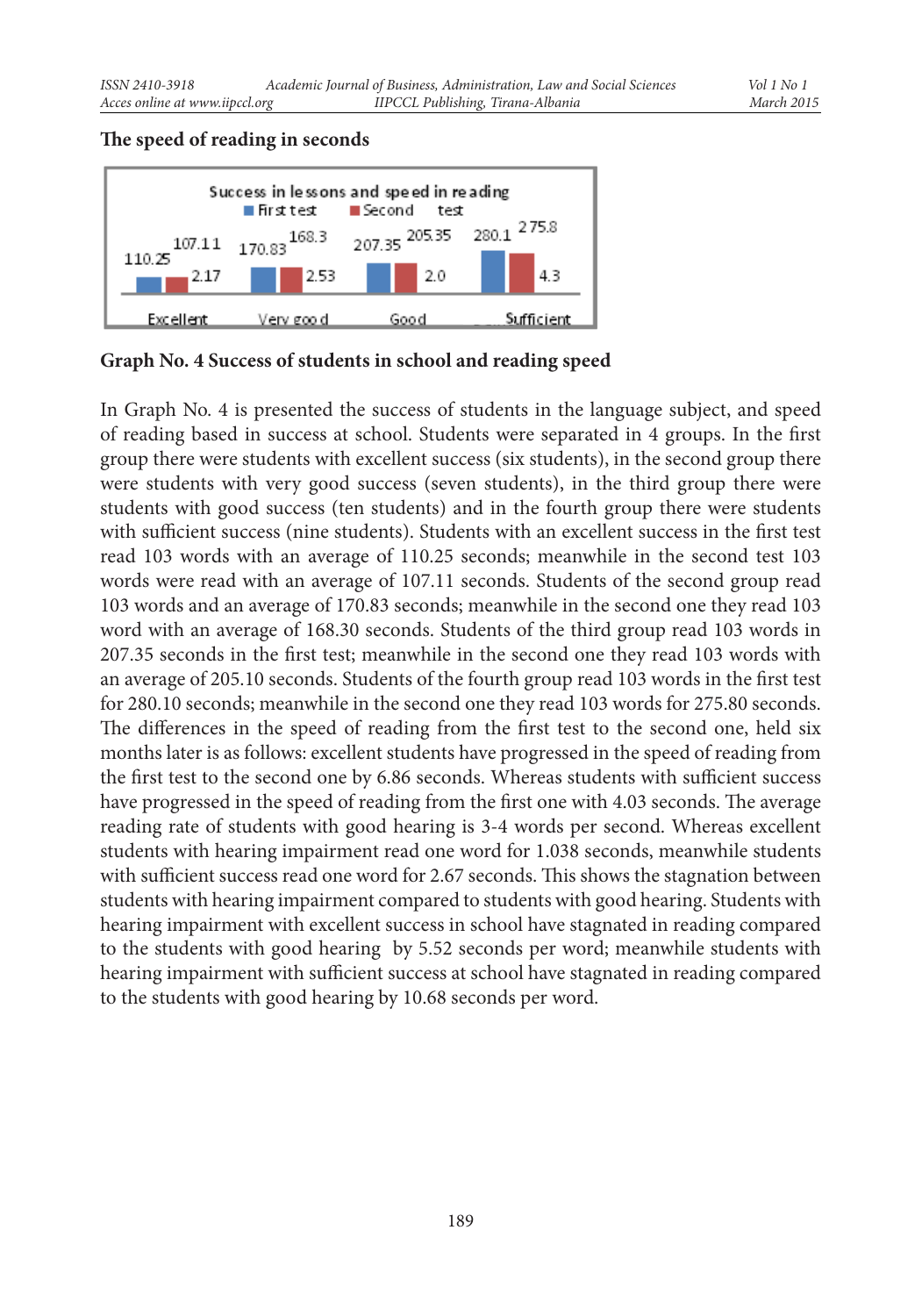#### **Number of errors in 30 words**



**Graph No 5- graphic indicator (speed in reading by gender)**

In graph No. 5 are shown the results of the speed of reading separated by sexes. 23 Male students and 9 female students were tested. In the first test, male students read 103 words with an average of 194.49 seconds; meanwhile in the second one they read 103 words with an average of 187.09 seconds. The difference between the first and second test is 7.40 seconds. Whereas female students read 103 words in the first test in 180.25 seconds, meanwhile in the second test they read 103 words with an average of 180.10 seconds. Female students have reached better results than male students.

#### **Errors during reading**

Hearing damage causes many obstacles in the development of reading, speaking, vocabulary, sentence structure, language semantic and phonologic developments.

#### **Number of errors in 30 words**



## **Graph 6. The environmental graphic indicator arithmetic (damage to hearing and reading errors)**

In graphic No. 6 are presented errors in the reading of students with hearing impairment. The number of errors in reading increases, depending from the degree of hearing disability, correlation with the level of disability of hearing and number of errors. In the first test the number of errors is 18.68 in 30 words, meanwhile the number of errors in the second test is 18.60 errors in 30 words. Students with serious hearing impairment in the first test made 17.30 errors, meanwhile in the second test they made 17.00 errors per 30 words. Students of the third group with medium hearing impairment made 10.83 errors in the first test,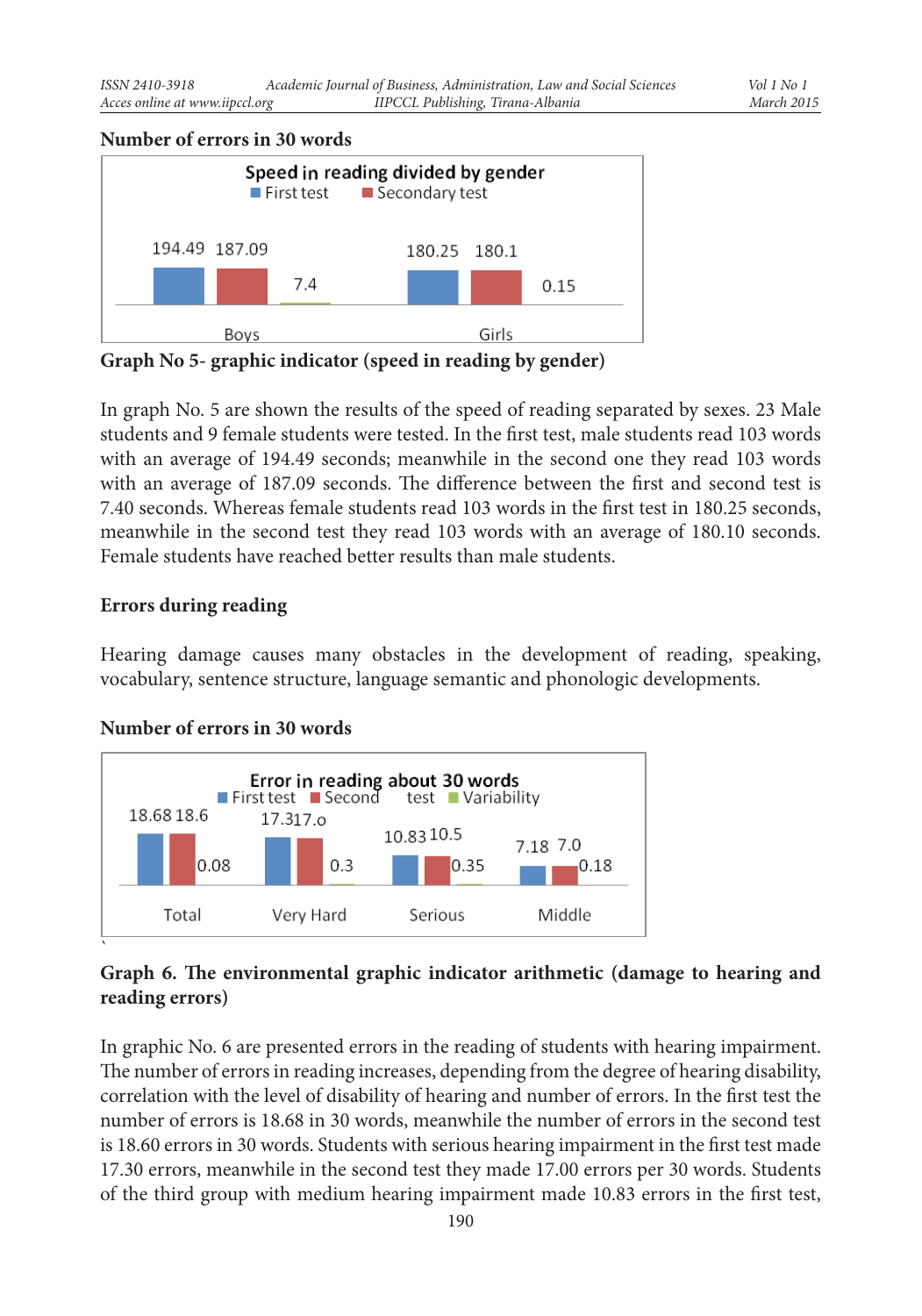meanwhile in the second 10.50 errors and the fourth group of students with the slight hearing impairment made 7.18 errors in the first test, meanwhile in the second 7.00 errors.

## **Types of errors**

During the reading of tests, we found these types of errors:

| No. | Types of errors before testing second test | First test | Second test |
|-----|--------------------------------------------|------------|-------------|
|     | Difficulty in connection font              | 2.52       | 2.10        |
|     | Reading the letters separately             | 0.60       | 1.18        |
|     | Repetition of letters read                 | 2.77       | 2.05        |
|     | Loss of line in text                       | 118        | 0.90        |

1. Difficulties in linking more characters to words - number of errors was expressed in 23 words. Most errors were found in these 5 words: fox-10.26%; good morning–14.58%; singing–11.88%; laudatory–13.5%; at once–12.96 %.

2. During the reading of digraphs, a small number of students did not know that these digraphs represented a single letter.

3. The repeat of characters was almost insensitive; in 10 words they repeated only the first character of a word.

4. From 32 students, only 2 of them lost the row during reading.

5. With difficulties during reading were faced 10.92% of students.

# **The Understanding of text**

The process of understanding the text is more complicated for children with hearing impairment, because of two components of analysis and syntheses. Three factors are connected with this process, namely: similar content of text with knowledge and experience, relatedness and understanding of words in the text as well as the composition of the text.



**Chart No. 7 Understanding the text according to classes in %**

The best results in the understanding of text have shown students of VIII grade, reaching 41% of understood text; meanwhile in the second test of reading they understood 43.10%. The students of VI grade arrived at 29.20% of understood text in the first test and 30.10% in the second one. Students of VII grade have reached 26% of understood text, and 27.9% in the second one.